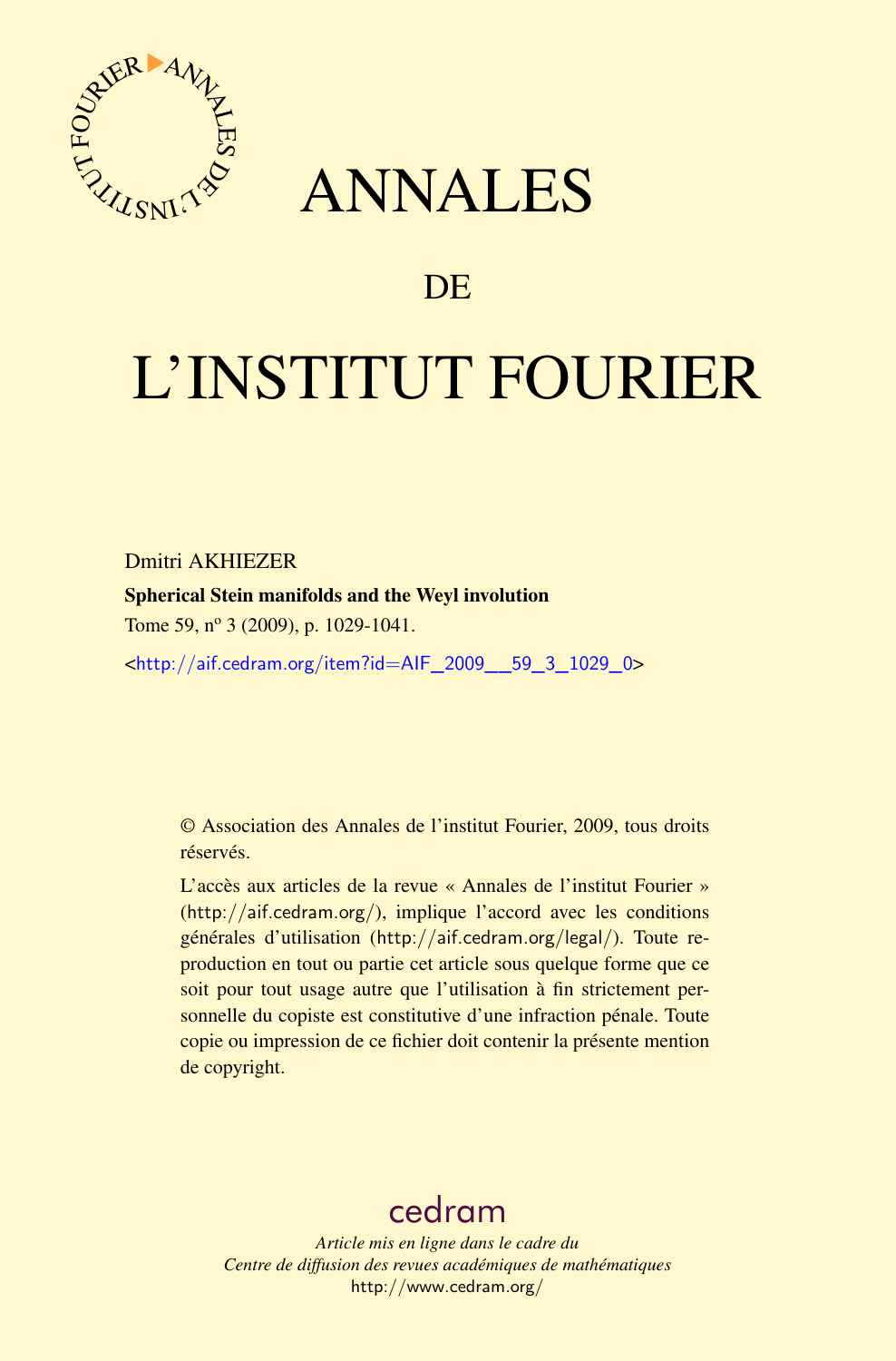#### SPHERICAL STEIN MANIFOLDS AND THE WEYL INVOLUTION

#### **by Dmitri AKHIEZER (\*)**

Abstract. — We consider an action of a connected compact Lie group on a Stein manifold by holomorphic transformations. We prove that the manifold is spherical if and only if there exists an antiholomorphic involution preserving each orbit. Moreover, for a spherical Stein manifold, we construct an antiholomorphic involution, which is equivariant with respect to the Weyl involution of the acting group, and show that this involution stabilizes each orbit. The construction uses some properties of spherical subgroups invariant under certain real automorphisms of complex reductive groups.

Résumé. — On considère une opération d'un groupe de Lie compact connexe sur une variété de Stein par des transformations holomorphes. On démontre que la variété est sphérique si, et seulement si, il existe une involution antiholomorphe conservant toute orbite. De plus, pour une variété de Stein sphérique, on construit une involution antiholomorphe et équivariante par rapport à l'involution de Weyl du groupe opérant. On en déduit que cette involution laisse stable toute orbite. La construction utilise quelques propriétés des sous-groupes sphériques invariantes par certains automorphismes réels des groupes réductifs complexes.

#### **1. Introduction**

Let G be a connected reductive algebraic group over  $\mathbb{C}$ . A normal algebraic G-variety X is called spherical if a Borel subgroup  $B \subset G$  has an open orbit in  $X$ . For  $X$  affine this is the case if and only if the function algebra  $\mathbb{C}[X]$  is a multiplicity free *G*-module, *i.e.*, if and only if every irreducible G-module appears in  $\mathbb{C}[X]$  at most once; see [\[11\]](#page-13-0), [\[12\]](#page-13-0).

*Keywords:* Reductive groups, spherical subgroups, spherical Stein manifolds, antiholomorphic involutions.

*Math. classification:* 32M05, 43A85.

<sup>(\*)</sup> The author was supported by the Russian Foundation for Basic Research, Grant 07-01-00230, and by SFB/TR12 "Symmetrien und Universalität in mesoskopischen Systemen" of the Deutsche Forschungsgemeinschaft.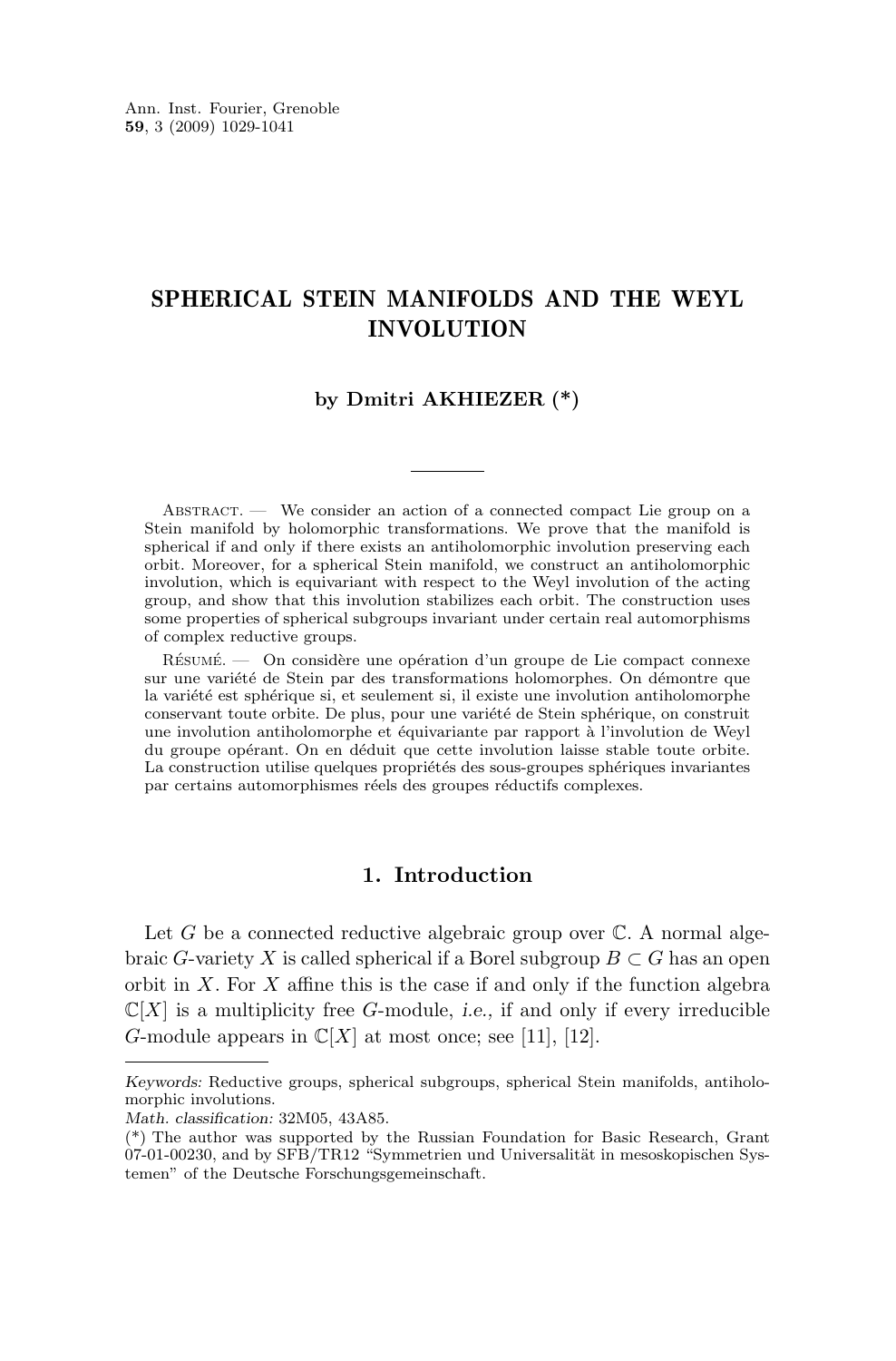<span id="page-2-0"></span>The notion of a spherical variety has been carried over to the category of complex spaces. Namely, let  $X$  be a normal complex space and  $K$  a connected compact Lie group acting on X by holomorphic transformations. Every element of the complexified Lie algebra  $\mathfrak{g} = \mathfrak{k} \otimes \mathbb{C}$  gives rise to a holomorphic vector field on  $X$ . The complex  $K$ -space  $X$  is called spherical if there exists a point  $x \in X$  such that the holomorphic tangent space  $T_x(X)$ is generated by the vector fields from a Borel subalgebra  $\mathfrak{b} \subset \mathfrak{g}$ . Similarly to the algebraic setting, a normal Stein K-space is spherical if and only if the Fréchet K-module  $\mathcal{O}(X)$  is multiplicity free, *i.e.*, every irreducible K-module either occurs in  $\mathcal{O}(X)$  with multiplicity 1 or does not occur at all. Moreover, in that case  $X$  is a  $K$ -invariant domain in a spherical affine  $K^{\mathbb{C}}$ -variety; see [\[2\]](#page-13-0).

In order to state our main results, we recall some terminology. Given a group  $\Gamma$  acting on two sets X, Y and an automorphism  $\alpha$  of  $\Gamma$ , we say that a map  $\mu: X \to Y$  is  $\alpha$ -equivariant if  $\mu(\gamma x) = \alpha(\gamma)\mu(x)$  for all  $x \in X, \gamma \in \Gamma$ . A self-map  $\mu: X \to X$  is called an involution if  $\mu^2 = Id$ . By an involution of a group we will always mean an involution which is a group automorphism.

In this paper we consider only non-singular Stein K-spaces. Our goal is a characterization of spherical K-manifolds in terms of  $K$ -equivariant antiholomorphic involutions.

Theorem 1.1. — *Let* X *be a Stein manifold on which a connected compact Lie group* K *acts by holomorphic transformations. Then* X *is spherical if and only if there exists an antiholomorphic involution*  $\mu: X \rightarrow$ X *such that*

(1.1) 
$$
\mu(x) \in Kx \quad \text{for all} \quad x \in X.
$$

According to a theorem of J. Faraut and E. G. F. Thomas, the existence of  $\mu$  with the above properties is sufficient for X to be spherical; see [\[5\]](#page-13-0), Theorem 3. In fact, the setting in [\[5\]](#page-13-0) is more general, namely, the manifold X need not be Stein and the group  $K$  is not necessarily compact. The conclusion is that, in the presence of  $\mu$  satisfying (1.1), any irreducible unitary K-module occurs in  $\mathcal{O}(X)$  with multiplicity  $\leq 1$ . A simplified proof in our context is found in [\[3\]](#page-13-0). The converse statement is known in one special case, namely, if  $X$  is an affine variety homogeneous under the complexified group  $G = K^{\mathbb{C}}$ ; see [\[3\]](#page-13-0).

We recall the definition of a Weyl involution in Section [2.](#page-4-0) Let  $\theta$  be a Weyl involution of K. The crucial role in our considerations is played by  $\theta$ equivariant antiholomorphic involutions of Stein manifolds acted on by K.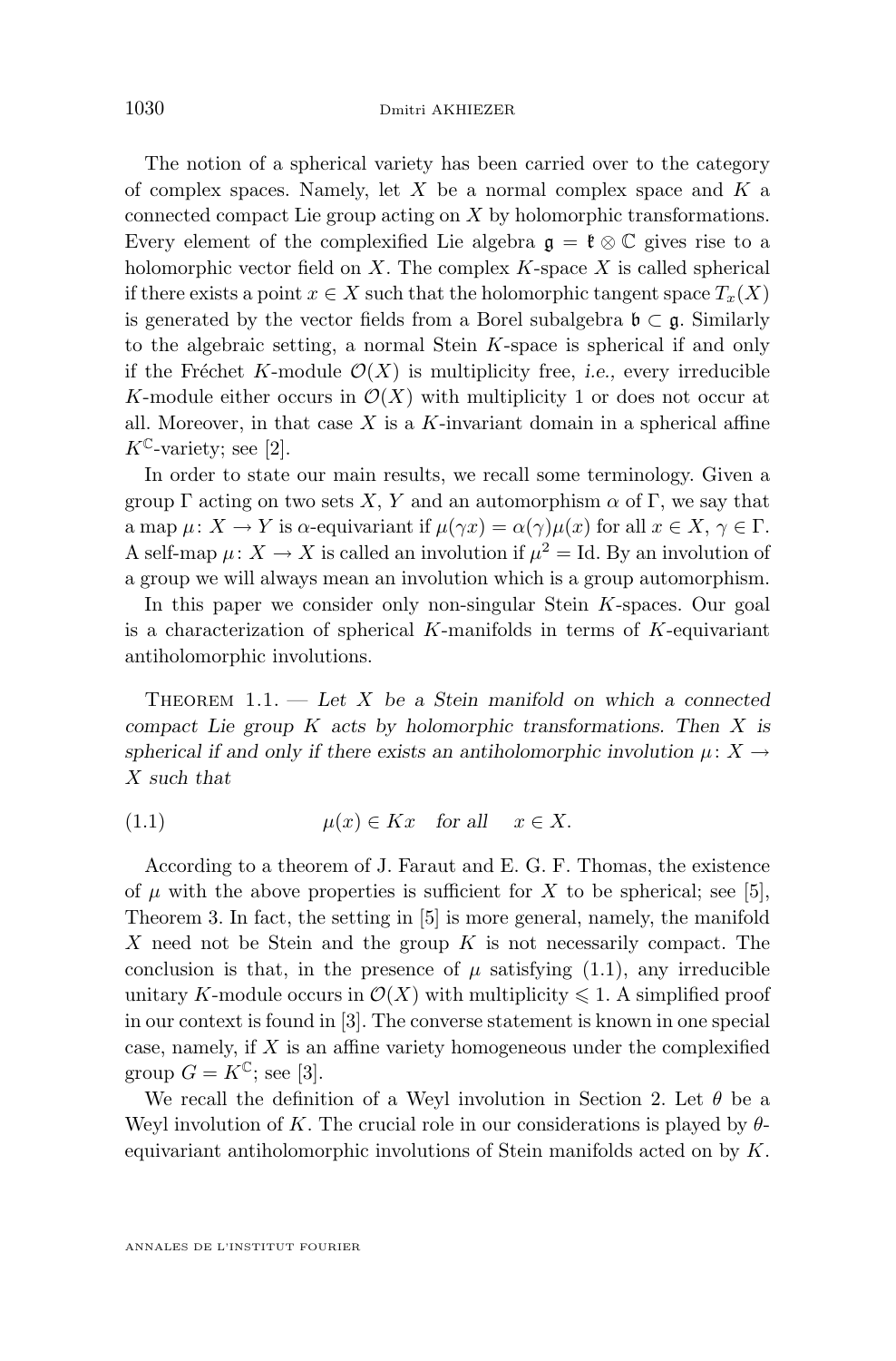THEOREM 1.2. — Let K be a connected compact Lie group,  $\theta: K \to K$ *a Weyl involution, and* X *a Stein manifold on which* K *acts by holomorphic transformations. Assume that* X *is spherical with respect to* K*. Then there exists a*  $\theta$ -equivariant antiholomorphic involution  $\mu: X \to X$ . Any such *involution*  $\mu$  *has property* [\(1.1\)](#page-2-0) *for all*  $x \in X$ *.* 

Together with the aforementioned result of [\[5\]](#page-13-0), this theorem implies Theorem [1.1.](#page-2-0) Moreover, the second assertion of Theorem [1.2](#page-2-0) follows from the first one. Namely, a holomorphically separable complex  $K$ -manifold  $X$  with a  $\theta$ -equivariant antiholomorphic involution  $\mu: X \to X$  is multiplicity free if and only if  $(1.1)$  is fulfilled for all points of X; see [\[3\]](#page-13-0), Theorem 4.1. The first assertion of Theorem [1.2](#page-2-0) is proved in Section [5.](#page-11-0)

In the paper [\[1\]](#page-13-0) of E. B. Vinberg and the author, the Weyl involution appears as a tool bringing the notion of weak symmetry into the theory of spherical varieties. If X is homogeneous under  $G = K^{\mathbb{C}}$  then Theorem [1.2](#page-2-0) is a consequence of Theorem 5.11 in [\[1\]](#page-13-0). At this stage, the proof relies upon the classification of reductive spherical subgroups in simple groups given by Krämer's list. In the general case,  $X$  embeds as a  $K$ -invariant domain into the space of a vector bundle  $G \times_H V$ , where H is a reductive spherical subgroup in  $G$  and  $V$  is a spherical  $H$ -module (see Section [5\)](#page-11-0). Therefore we need an elementary version of Theorem [1.2](#page-2-0) for a K-module  $X = V$ , which we will then apply to the fiber. As long as  $K$  is connected, this result does not require sphericity of the  $K^{\mathbb{C}}$ -module V. Moreover, Theorem [3.1](#page-5-0) shows that there exists a  $\theta$ -equivariant involution  $\mu: V \to V$ , which is in fact antilinear, and that such a  $\mu$  is essentially unique if V is irreducible. However, in order to accomplish the proof of Theorem [1.2,](#page-2-0) one must be able to apply Theorem [3.1](#page-5-0) to possibly disconnected groups acting on the fiber V . Our argument is based on Theorem [4.3.](#page-9-0) Here is its simplified version, which might be of independent interest.

Let  $G/H$  be a spherical homogeneous space,  $\sigma: G \to G$  an involution *defining a split real form of* G*, and* U *a Lie subgroup of* G *containing* H, such that  $H \triangleleft U$  and  $U/H$  is compact. If  $\sigma(H) = H$  then  $\sigma(U) = U$ *and the action of*  $\sigma$  *on the (abelian) group*  $U/H$  *is the inversion.* 

It is interesting to compare this statement with Proposition 5.2 in [\[1\]](#page-13-0) (see also Corollary [4.4\)](#page-10-0). Throughout the paper, we denote by  $N_G(H)$  the normalizer of a subgroup H in a group  $G$ , by  $G^{\circ}$  the connected component of the neutral element e in a topological group  $G$ , and by  $X(G)$  the character group of an algebraic group G.

*Acknowledgments. —* The author would like to thank Michel Brion for valuable remarks on the first version of this paper.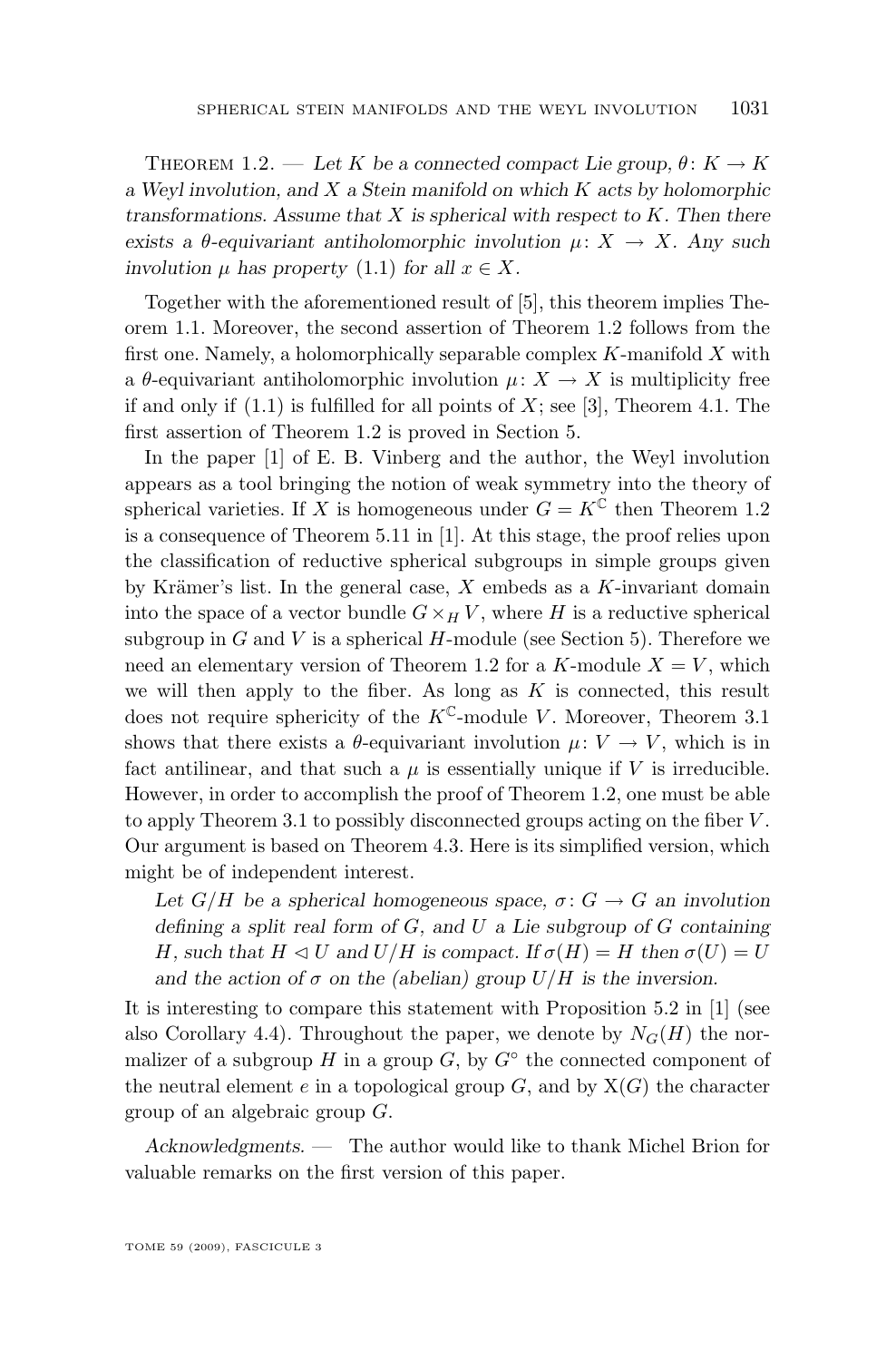#### **2. Preliminaries**

<span id="page-4-0"></span>Let  $G$  be a connected reductive algebraic group over  $\mathbb C$ . Recall that an involutive regular automorphism  $\theta: G \to G$  is called a Weyl involution if there exists a maximal torus  $T \subset G$  such that  $\theta(t) = t^{-1}$  for all  $t \in T$ . It is known that such an involution exists and that any two Weyl involutions of G are conjugate by an inner automorphism; see *e.g.* [\[6\]](#page-13-0), Ch. IX, §5. From the point of view of the representation theory, the main property of a Weyl involution is the following one. Let  $V$  be a rational  $G$ -module,  $\varrho: G \to \mathrm{GL}(V)$  the corresponding representation, and  $V^{\theta}$  the G-module given by the representation  $g \mapsto \rho(\theta(g))$  in the same vector space V. Then  $V^{\theta}$  is isomorphic to the dual G-module  $V^*$ .

Let  $G^{\theta} \subset G$  be the fixed point subgroup of  $\theta$ . This is a symmetric algebraic subgroup of G, which is always reductive. One can find a Cartan involution  $\tau$  commuting with  $\theta$  or, equivalently, a maximal compact subgroup  $K \subset G$  stable under  $\theta$ . Any two maximal compact subgroups with this property are conjugate by an element of  $G^{\theta}$ . Moreover, one can arrange that such a subgroup contains the maximal compact subgroup  $T_c \subset T$ ; see [\[6\]](#page-13-0), Ch. VI, A8 or Lemma [2.2](#page-5-0) below. Thus, for any choice of  $K$  satisfying  $\theta(K) = K$  there is an element  $a \in G^{\theta}$  such that K contains the compact torus  $aT_{c}a^{-1}$ . Since  $\sigma = \tau \theta$  preserves this torus and acts on it as the inversion, the fixed point subgroup of  $\sigma$  is a split real form of G.

In what follows, we will keep the above notation. Namely, we will consider three involutive automorphisms of G. These are a Weyl involution  $\theta$ , a Cartan involution  $\tau$  commuting with  $\theta$  and the product  $\sigma = \theta \tau = \tau \theta$ . The fixed point subgroups  $K = G^{\tau}$  and  $G^{\sigma}$  are a compact real form and, respectively, a split real form of G. We remark that the notion of a Weyl involution can also be defined for connected compact Lie groups. The definition is similar and its meaning for the representation theory is similar as well. Note that the restriction  $\theta|_K$  is a Weyl involution of K.

For the convenience of the reader we recall the proof of two simple facts about Lie groups with finitely many connected components which we will need in the sequel.

LEMMA 2.1. — Let  $\pi: G_1 \to G_2$  be an epimorphism of Lie groups. If Ker  $\pi$  has finitely many connected components and  $K_2 \subset G_2$  is a compact *subgroup then there exists a compact subgroup*  $K_1 \subset G_1$  *such that*  $K_2 =$  $\pi(K_1)$ .

*Proof.* — Without loss of generality assume that  $G_2 = K_2$ . Then  $G_1$  has finitely many connected components. We have  $K_2^{\circ} = \pi(G_1^{\circ})$ . By a theorem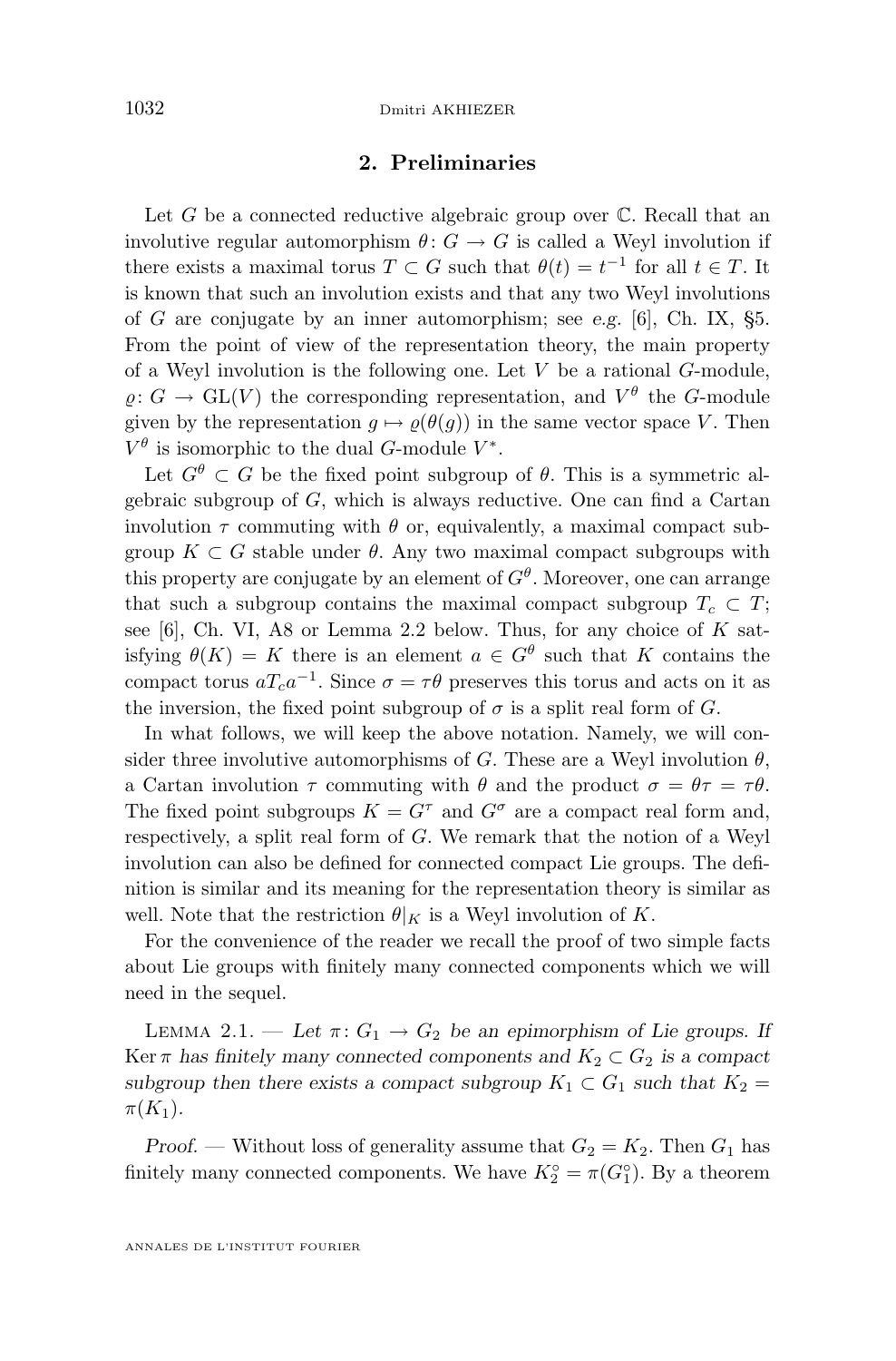<span id="page-5-0"></span>of D. Montgomery there exists a compact subgroup  $L \subset G_1^{\circ}$  such that  $\pi(L) = K_2^{\circ}$ ; see [\[9\]](#page-13-0), Cor. 2. Let  $K_1$  be a maximal compact subgroup of  $G_1$ such that  $L \subset K_1$ . Then  $G_1 = K_1 \cdot G_1^{\circ}$  by a theorem of G. D. Mostow; see [\[10\]](#page-13-0). Hence  $K_2 = \pi(G_1) = \pi(K_1) \cdot K_2^\circ = \pi(K_1)$ .

LEMMA 2.2. — Let  $G_1 \subset G_2$  be two Lie groups with finitely many con*nected components,*  $G_1$  *a closed subgroup of*  $G_2$ *, and*  $\Delta$  *a finite group of* automorphisms of  $G_2$ , which leaves invariant both  $G_1$  and a maximal com*pact subgroup*  $K_1 \subset G_1$ *. Then there exists a maximal compact subgroup*  $K_2 \subset G_2$ , containing  $K_1$  and invariant under each automorphism from  $\Delta$ .

*Proof.* — Consider the semidirect product  $\tilde{G}_2 = G_2 \rtimes \Delta$ , where  $G_2$  is normal in  $\tilde{G_2}$ , with the given action of  $\Delta$  on  $G_2$  as an automorphism group. We identify  $\Delta$  with the corresponding subgroup in  $\tilde{G}_2$ . The semidirect products  $\tilde{G}_1 := G_1 \rtimes \Delta$  and  $\tilde{K_1} := K_1 \rtimes \Delta$  are subgroups of  $\tilde{G}_2$ .

Given a Lie group G with finitely many connected components, a maximal compact subgroup  $K \subset G$  is characterized by the two properties  $(see [10]):$  $(see [10]):$  $(see [10]):$ 

- (i) K has non-empty intersection with every connected component of G;
- (ii)  $K \cap G^{\circ}$  is a maximal compact subgroup in  $G^{\circ}$ .

It follows from this criterion that  $\tilde{K_1}$  is a maximal compact subgroup of  $\tilde{G_1}$ . Let  $\tilde{K_2}$  be a maximal compact subgroup of  $\tilde{G_2}$  containing  $\tilde{K_1}$ . Since  $\tilde{K_2}$ has non-empty intersection with all connected components of  $\tilde{G_2}$  including those which are contained in  $G_2$  (and are therefore connected components of  $G_2$ ) and, also,  $(\tilde{G}_2)^\circ = G_2^\circ$ , we see from the above criterion that  $K_2 :=$  $\tilde{K_2} \cap G_2$  is a maximal compact subgroup of  $G_2$ . Because  $K_1 \subset \tilde{K_1} \subset \tilde{K_2}$ , we have  $K_1 \subset K_2$ . Furthermore,  $\Delta \subset \tilde{K_1} \subset \tilde{K_2}$ . Thus, if  $k \in K_2$ ,  $\delta \in \Delta$ then  $\delta k \delta^{-1} \in \tilde{K_2}$ . Since  $\delta G_2 \delta^{-1} = G_2$ , we also have  $\delta k \delta^{-1} \in G_2$ , showing that  $K_2$  is  $\delta$ -invariant.

#### **3. Antilinear** θ**-equivariant involutions of** K**-modules**

For a complex vector space V let  $\overline{V}$  denote the conjugate vector space. By definition,  $\overline{V}$  coincides with V as a real vector space, whereas the multiplication by complex numbers on  $\overline{V}$  is given by  $(c, v) \mapsto \overline{c}v \ (c \in \mathbb{C}, v \in V)$ . Let  $\iota: V \to \overline{V}$  denote the identity map of real vector spaces, which is antilinear with respect to the complex structures on V and  $\overline{V}$ . If  $\rho: K \to GL(V)$  is a representation of a group  $K$  then there is a natural representation of  $K$  in  $\overline{V}$  which we denote by  $\overline{\varrho}$ . We have  $\iota(\varrho(k)v) = \overline{\varrho}(k)\iota(v)$  for all  $k \in K$ ,  $v \in V$ .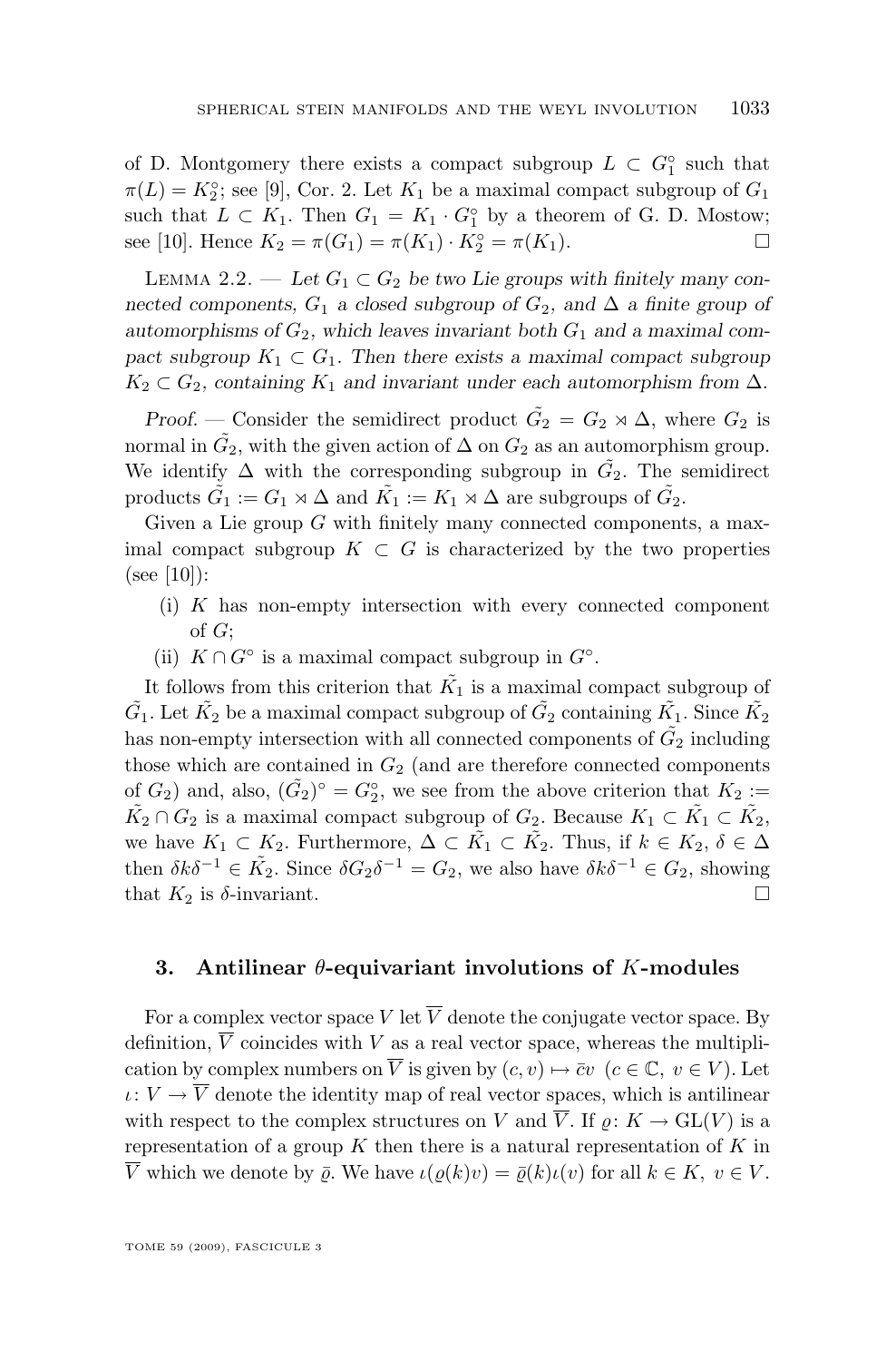THEOREM 3.1. — Let K be a connected compact Lie group,  $\theta: K \to K$ *a* Weyl involution, and  $\rho: K \to GL(V)$  *a complex representation of* K. *Then there exists an antilinear mapping*  $\mu: V \to V$ *, such that*  $\mu^2 = \text{Id}$  and

$$
\mu(\varrho(k)v) = \varrho(\theta(k))\mu(v)
$$

*for all*  $k \in K$ ,  $v \in V$ *. If*  $\varrho$  *is irreducible and*  $\mu' : V \to V$  *is another mapping* with the above properties then  $\mu' = c\mu$  for some  $c \in \mathbb{C}, |c| = 1$ .

*Proof. —* A K-invariant positive Hermitian form on V gives rise to an isomorphism of K-modules  $\overline{V} \simeq V^*$ . Let  $V^{\theta}$  be the K-module defined by the representation  $k \mapsto \rho(\theta(k))$  in V. Then, by the main property of a Weyl involution, the K-modules  $V^{\theta}$  and  $\overline{V}$  are also isomorphic. Thus we have an isomorphism of complex vector spaces  $A: V \to \overline{V}$  such that

$$
A\left(\varrho(k)v\right) = \bar{\varrho}(\theta(k))Av
$$

for all  $k \in K, v \in V$ . Define the map  $\mu: V \to V$  by  $\mu = \iota^{-1} \cdot A$ . Then  $\mu$  is antilinear and  $\mu(\rho(k)v) = \rho(\theta(k))\mu(v)$ .

Note that it is enough to prove the theorem for irreducible representations. Indeed, if V is the direct sum of irreducible K-modules  $V_i$  and  $\mu_i: V_i \to V_i$  has the required property for each j then  $\mu$  can be defined as the direct sum of  $\mu_i$ . We assume now that V is an irreducible K-module. Let  $T \subset K$  be a maximal torus on which  $\theta$  acts as the inversion and let  $v \in V$  be a weight vector, such that the corresponding weight  $\lambda: T \to \mathbb{C}^*$ has multiplicity one. For the map  $\mu$  constructed above and for any  $t \in T$ we have

$$
\varrho(t)^{-1}\mu(v) = \varrho(\theta(t))\mu(v) = \mu(\varrho(t)v) = \mu(\lambda(t)v) = \overline{\lambda(t)}\mu(v)
$$

or, equivalently,

$$
\varrho(t)\mu(v) = \lambda(t)\mu(v).
$$

Therefore  $\mu(v) = av$ , where  $a \in \mathbb{C}^*$ . Applying  $\mu$  again we get  $\mu^2(v) =$  $|a|^2v$ . Since V is an irreducible K-module and  $\mu^2$  is a (complex linear) intertwining operator, it follows by Schur's Lemma that  $\mu^2 = |a|^2 \cdot \text{Id}$ . Replacing  $\mu$  by  $|a|^{-1}\mu$  we obtain the mapping with all required properties. Finally, assume  $\mu'$  and  $\mu$  are two such mappings. Then  $\mu(v) = av$  and  $\mu'(v) = a'v$  as above. Because both  $\mu^2$  and  $\mu'^2$  are the identity maps, it follows that  $|a| = |a'| = 1$ . Since  $\mu \mu'$  is a (complex linear) intertwining operator and  $\mu\mu'(v) = a(a')^{-1}v$ , we have  $\mu\mu' = a(a')^{-1}$  Id. Multiplying this equality by  $\mu$  on the left, we get  $\mu' = c\mu$ , where  $c = a'a^{-1}$ ,  $|c| = 1$ .  $\Box$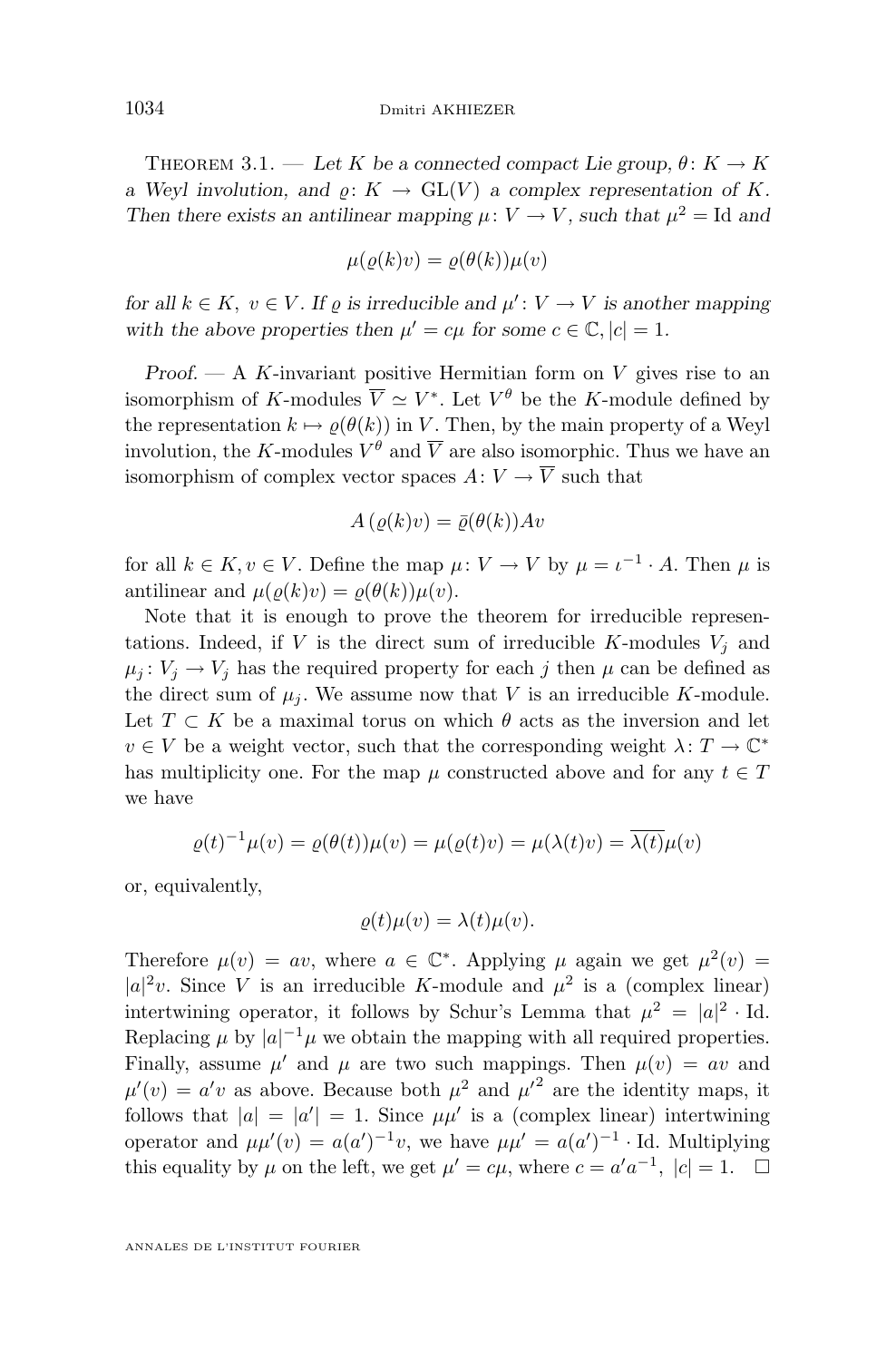#### **4. Involution** σ **and spherical subgroups**

<span id="page-7-0"></span>Let  $H \subset G$  be an algebraic subgroup,  $\phi \in X(H)$ , and  $\mathbb{L}^{\phi}$  the homogeneous line bundle over  $G/H$  associated with the character  $\phi$ . Recall that  $\mathbb{L}^{\phi} = G \times_H \mathbb{C}$ , where the action of H on  $G \times \mathbb{C}$  is given by

$$
(g, z) \stackrel{h}{\mapsto} (gh^{-1}, \phi(h)z) \quad (g \in G, h \in H, z \in \mathbb{C}).
$$

The space of regular sections  $\Gamma(G/H, \mathbb{L}^{\phi})$  is a G-module. Namely, the elements of  $\Gamma(G/H, \mathbb{L}^{\phi})$  are identified with the regular functions on G satisfying the equation  $f(gh) = \phi(h)^{-1}f(g)$ , where  $g \in G$ ,  $h \in H$ . Under this identification, G acts in  $\Gamma(G/H, \mathbb{L}^{\phi})$  by left translations. We write  $(g \cdot f)(x) = f(g^{-1}x)$  for  $g, x \in G$  and  $f \in \Gamma(G/H, \mathbb{L}^{\phi})$ .

Let  $N = N_G(H)$  and assume that

(4.1) 
$$
\phi(uhu^{-1}) = \phi(h) \text{ for } h \in H, u \in N.
$$

Since  $X(H)$  is a discrete group, this is automatic for  $u \in HN<sup>°</sup>$ . Thus the orbit of  $\phi$  under N acting by conjugation is finite. This will be used in the proof of Theorem [4.3.](#page-9-0) It follows from (4.1) that Ker  $\phi$  is normal in N. Also,  $\Gamma(G/H, \mathbb{L}^{\phi})$  has a structure of an N-module with the action given by

$$
f \mapsto f^u, \ f^u(g) = f(gu), \ u \in N.
$$

Indeed, if f is a section of  $\mathbb{L}^{\phi}$  then

$$
f^{u}(gh) = f(ghu) = f(gu \cdot u^{-1}hu) = \phi(u^{-1}hu)^{-1}f(gu) = \phi(h)^{-1}f^{u}(g),
$$

where the last equality follows from  $(4.1)$ . This shows that  $f^u$  is also a section of  $\mathbb{L}^{\phi}$ . We refer to this action as the right action of N in  $\Gamma(G/H, \mathbb{L}^{\phi})$ .

Recall that an algebraic subgroup  $H \subset G$  is called spherical if the homogeneous space  $G/H$  is a spherical variety. In what follows, we are mainly interested in spherical subgroups  $H \subset G$ . Though this fact is not used in the proofs below, it is good to remember that for  $H$  spherical the group  $N/H$  is diagonalizable and, in particular, abelian; see [\[4\]](#page-13-0).

THEOREM  $4.1.$  — Let  $H \subset G$  be a spherical subgroup, such that  $\sigma(H)$  =  $aHa^{-1}$  for some  $a \in G$ *. Let*  $\phi \in X(H)$  be a character satisfying (4.1)*.* As*sume in addition that*

(4.2) 
$$
\phi(a^{-1}\sigma(h)a) = \overline{\phi(h)}
$$

*for all*  $h \in H$ *. Then any irreducible G-submodule*  $V \subset \Gamma(G/H, \mathbb{L}^{\phi})$  *is invariant under the right action of* N*. Moreover,* N *acts on* V *by*

$$
f^u = \phi_V(u)^{-1} \cdot f \quad (f \in V, \, u \in N),
$$

TOME 59 (2009), FASCICULE 3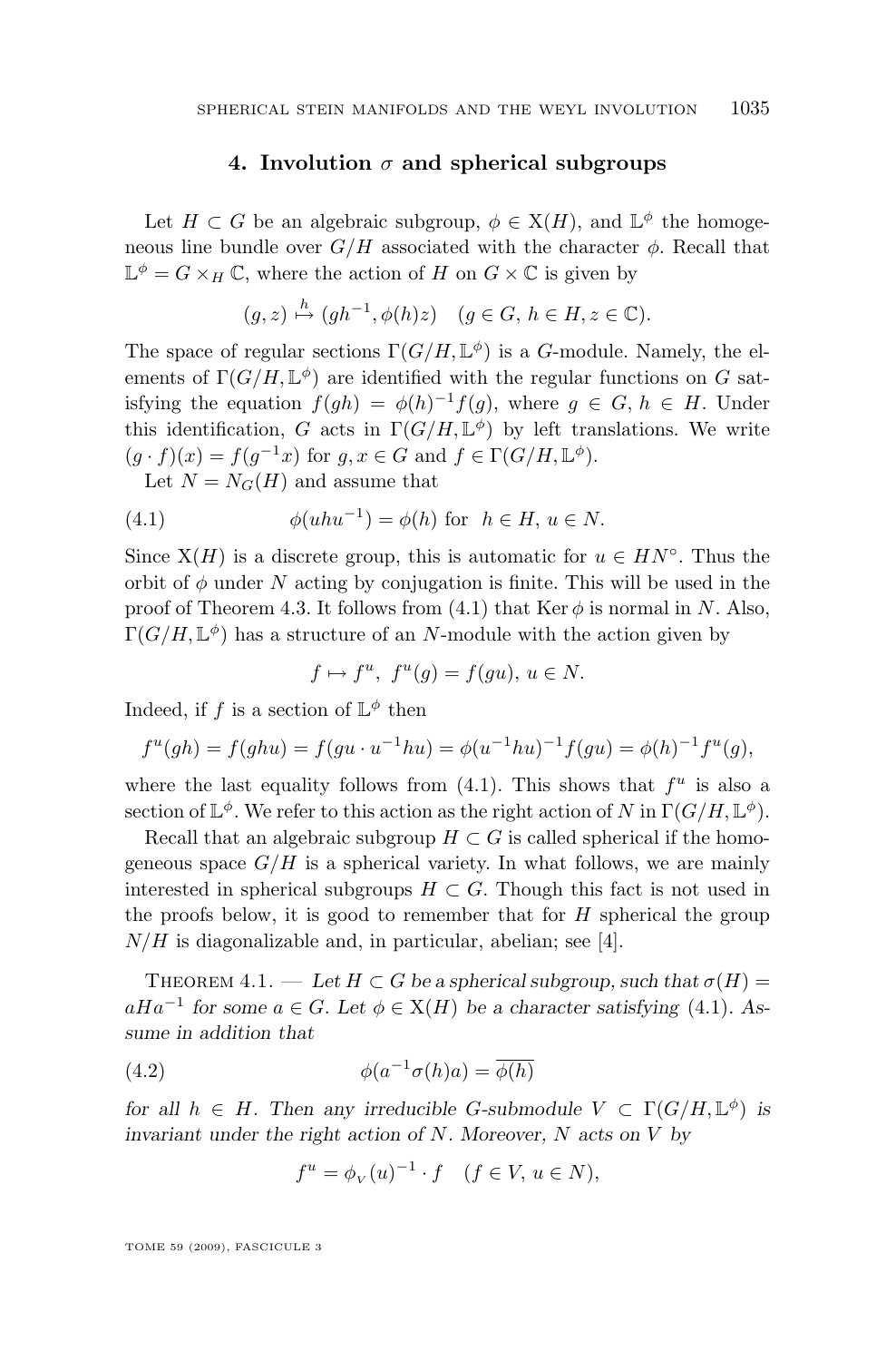<span id="page-8-0"></span>*where the character*  $\phi_V \in X(N)$  *satisfies* 

(4.3) 
$$
\overline{\phi_V(u)} = \phi_V(\sigma(aua^{-1}))
$$

(this makes sense because  $\sigma(N) = aNa^{-1}$ ).

*Proof.* — Fix a section  $f \in \Gamma(G/H, \mathbb{L}^{\phi})$  and put

$$
F(g) = \overline{f(\sigma(g)a)}.
$$

Clearly,  $F$  is a regular function on  $G$ , and

$$
F(gh) = \overline{f(\sigma(g)\sigma(h)a)} = \overline{f(\sigma(g)a \cdot a^{-1}\sigma(h)a)}
$$
  
=  $\overline{\phi(a^{-1}\sigma(h)a)^{-1}} \cdot \overline{f(\sigma(g)a)} = \phi(h)^{-1}F(g)$ 

in view of [\(4.2\)](#page-7-0). Therefore  $F \in \Gamma(G/H, \mathbb{L}^{\phi})$ , and so we obtain the antilinear map

$$
\eta \colon \Gamma(G/H, \mathbb{L}^{\phi}) \to \Gamma(G/H, \mathbb{L}^{\phi}), \quad \eta(f)(g) = \overline{f(\sigma(g)a)}.
$$

For  $k \in K$  we have

$$
\eta(k \cdot f)(g) = \overline{(k \cdot f)(\sigma(g)a)} = \overline{f(k^{-1}\sigma(g)a)} = \overline{f(\sigma(\theta(k)^{-1}g)a)}
$$

$$
= \eta(f)(\theta(k)^{-1}g) = [\theta(k) \cdot \eta(f)](g)
$$

because  $\theta$  and  $\sigma$  coincide on K. Therefore  $\eta(V)$  is a K-submodule and hence a *G*-submodule in  $\Gamma(G/H, \mathbb{L}^{\phi})$ . Moreover, the mapping  $\eta: V \to \eta(V)$ gives rise to a K-equivariant antilinear bijective map  $V \to \eta(V)^{\theta}$ , where the K-module  $\eta(V)^{\theta}$  is obtained from  $\eta(V)$  by changing the corresponding representation  $k \mapsto \varrho(k)$  to  $k \mapsto \varrho(\theta(k))$   $(k \in K)$ . As in Section [3,](#page-5-0) let  $\overline{V}$ denote the complex conjugate space of  $V$  with the natural representation of K. As we have seen in the proof of Theorem [3.1,](#page-5-0) there is an isomorphism of K-modules  $\overline{V} \simeq V^*$ . On the other hand, the above K-equivariant antilinear bijective map  $V \to \eta(V)^{\theta}$  yields an isomorphism of K-modules  $\overline{V} \simeq \eta(V)^{\theta}$ . Furthermore, since  $\theta$  is a Weyl involution, we also have the isomorphism  $\eta(V)^{\theta} \simeq \eta(V)^*$ . Combining these isomorphisms, we conclude that  $V^* \simeq \eta(V)^*$  and  $V \simeq \eta(V)$ . But H is a spherical subgroup in G, and so each irreducible G-submodule in  $\Gamma(G/H, \mathbb{L}^{\phi})$  has multiplicity one. Thus  $\eta(V) = V.$ 

The action of G commutes with the right action of N on  $\Gamma(G/H, \mathbb{L}^{\phi})$ . Since  $\Gamma(G/H, \mathbb{L}^{\phi})$  is multiplicity free, V is invariant under the action of N. By Schur's Lemma  $N$  acts on  $V$  via multiplication by a character. We denote the latter one by  $\phi_V(u)^{-1}$ ,  $u \in N$ . In other words, for  $f \in V$  we have

$$
f(gu) = \phi_V(u)^{-1} f(g).
$$

ANNALES DE L'INSTITUT FOURIER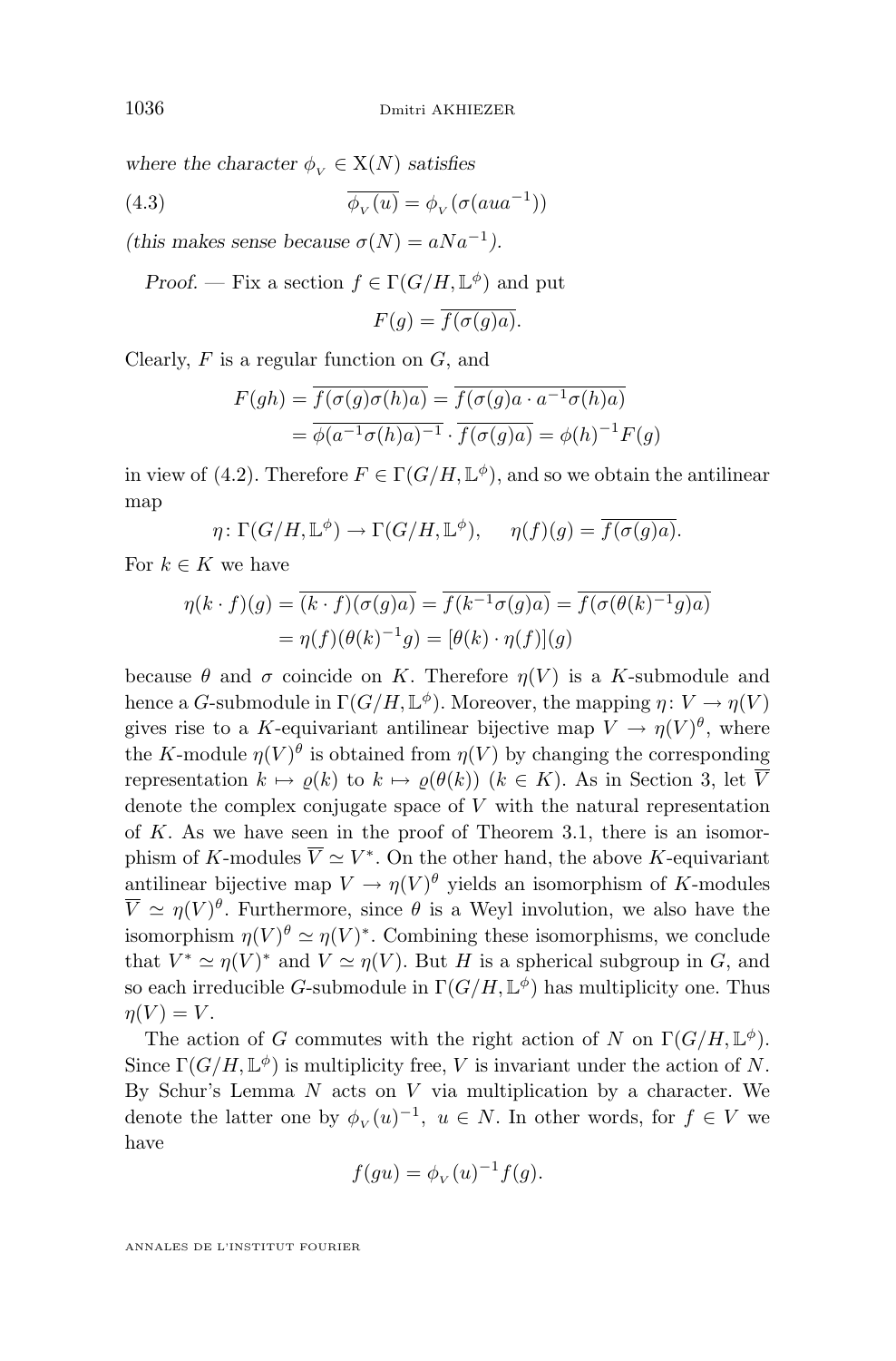<span id="page-9-0"></span>Replacing g by  $\sigma(g)a$ , we get

$$
f(\sigma(g)au) = \phi_V(u)^{-1} f(\sigma(g)a) = \phi_V(u)^{-1} \cdot \overline{\eta(f)(g)}.
$$

On the other hand, let  $u' = \sigma(aua^{-1})$ . Then

$$
f(\sigma(g)au) = f(\sigma(g)aua^{-1}a) = f(\sigma(gu')a) = \overline{\eta(f)(gu')}
$$

$$
= \overline{\phi_V(u')^{-1}} \cdot \overline{\eta(f)(g)},
$$

where in the last equality we used that  $\eta(f) \in V$ . Together with the previous computation, this proves  $(4.3)$ .

COROLLARY  $4.2.$  — Let  $H \subset G$  be a spherical subgroup, such that  $\sigma(H) = aHa^{-1}$  for some  $a \in G$ . Assume that  $\phi \in X(H)$  satisfies [\(4.1\)](#page-7-0) and [\(4.2\)](#page-7-0) and let  $U \subset N$  be a Lie subgroup with compact image in  $N/\text{Ker }\phi$ . *Then for any*  $u \in U$  *the right action of*  $\sigma(aua^{-1})$  *on*  $\Gamma(G/H, \mathbb{L}^{\phi})$  *coincides* with that of  $u^{-1}$ .

*Proof.* — Applying Lemma [2.1](#page-4-0) to the epimorphism  $N \to N/\text{Ker }\phi$ , we can write any  $u \in U$  as  $u = ch$ , where  $h \in H$ ,  $\phi(h) = 1$ , and c is contained in a compact subgroup of N. Let  $V \subset \Gamma(G/H, \mathbb{L}^{\phi})$  be an irreducible Gsubmodule. Since  $\phi_V|_H = \phi$  by the definition of  $\phi_V$ , we have  $\phi_V(u) = \phi_V(c)$ and, therefore,  $|\phi_{V}(u)| = 1$ . By Theorem [4.1,](#page-7-0) it follows from [\(4.3\)](#page-8-0) that

$$
\phi_V(u^{-1}) = \phi_V(\sigma(aua^{-1})).
$$

This is true for any irreducible G-submodule  $V \subset \Gamma(G/H, \mathbb{L}^{\phi})$ , showing that  $u^{-1}$  and  $\sigma(aua^{-1})$  induce the same linear transform of  $\Gamma(G/H, \mathbb{L}^{\phi})$ .  $\Box$ 

THEOREM 4.3. — Let  $H \subset G$  be a spherical subgroup, such that  $\sigma(H)$  = aHa<sup>−</sup><sup>1</sup> *for some* a ∈ G*. Let* U ⊂ N *be a Lie subgroup with compact image in* N/H*. Then*

$$
\sigma(aua^{-1}) \equiv u^{-1} \pmod{H}
$$

*for all*  $u \in U$ *. In particular, if*  $H \subset U$  *then* U *is stable under the mapping*  $u \mapsto \sigma(aua^{-1})$  and the induced automorphism of  $U/H$  is the inversion.

*Proof. —* By Chevalley's theorem there exist a rational representation  $\rho: G \to \mathrm{GL}(V)$  and a vector  $v \in V$ , such that

$$
H = \{ g \in G \mid \rho(g)v \in \mathbb{C} \cdot v \}.
$$

Let  $\phi \in X(H)$  denote the corresponding character, *i.e.*,  $\rho(h)v = \phi(h) \cdot v$  for  $h \in H$ . For  $u \in N$  define  $\phi^u \in X(H)$  by

$$
\phi^u(h) = \phi(uhu^{-1}), \quad (h \in H).
$$

TOME 59 (2009), FASCICULE 3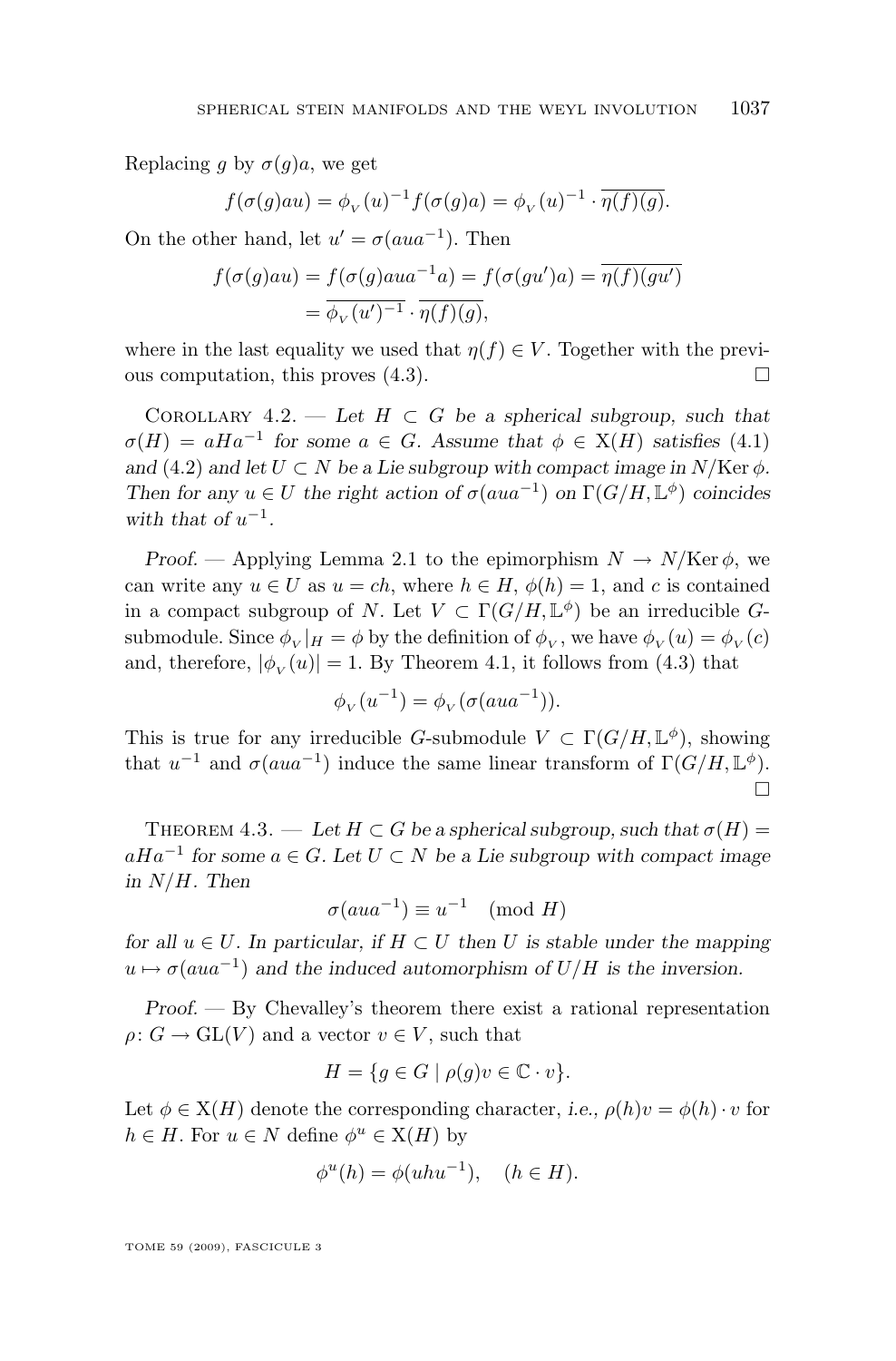<span id="page-10-0"></span>Since the family  $\{\phi^u\}_{u \in N}$  is finite, we can find  $u_1, u_2, \ldots, u_k \in N$  with the property that for every  $u \in N$  there exists exactly one  $u_i, i \in [1, k]$ , such that  $\phi^u = \phi^{u_i}$ . Write  $\phi_i$  instead of  $\phi^{u_i}$ , define the vectors  $v_i \in V$  by  $v_i = \rho(u_i)v$ , and consider the tensor product of representations  $\tilde{\rho}: G \to$  $GL(\tilde{V})$ , where  $\tilde{V} = V \otimes \ldots \otimes V$  (k times). For the decomposable vector  $\tilde{v} = v_1 \otimes \ldots \otimes v_k \in \tilde{V}$  we have

$$
H = \{ g \in G \mid \tilde{\rho}(g)\tilde{v} \in \mathbb{C} \cdot \tilde{v} \},
$$

and the corresponding character of  $H$  is the product

$$
\tilde{\phi} = \prod_{i=1}^k \phi_i,
$$

which is invariant under N, *i.e.*,  $\tilde{\phi}(uhu^{-1}) = \tilde{\phi}(h)$  for all  $h \in H$ ,  $u \in N$ . Therefore, replacing the representation  $\rho: G \to GL(V)$  and the vector  $v \in V$ by  $\tilde{\rho}: G \to \text{GL}(\tilde{V})$  and, respectively,  $\tilde{v} \in \tilde{V}$  we may assume that  $\phi$  satisfies  $(4.1)$ .

We now want to change the triple V, v and  $\rho$  without changing H, so that  $\phi$  also satisfies [\(4.2\)](#page-7-0). In the notation of Section [3,](#page-5-0) let  $\overline{V}$  denote the complex conjugate vector space. We have the antilinear map  $\iota: V \to \overline{V}$  and the antiholomorphic representation  $\bar{\rho}$ :  $G \to \text{GL}(\bar{V})$  such that  $\iota(\rho(g)) = \bar{\rho}(g)\iota$ for  $g \in G$ . Define a representation of G in the tensor product  $V \otimes \overline{V}$  as  $g \mapsto \rho(g)$  on the first factor and  $g \mapsto \bar{\rho}(a^{-1}\sigma(g)a)$  on the second one. Note that this representation is rational. Moreover, it is easily seen that  $H$  is the stabilizer of the line  $\mathbb{C} \cdot v \otimes \iota(v)$  and the corresponding character is given by

$$
\hat{\phi}(h) = \phi(h) \cdot \overline{\phi(a^{-1}\sigma(h)a)}, \quad h \in H.
$$

Since  $\sigma(a)a \in N$  and  $\phi^u = \phi$  for  $u \in N$ , we see that  $\hat{\phi}$  satisfies [\(4.2\)](#page-7-0).

We just proved that there exists an equivariant embedding  $j: G/H \to$  $\mathbb{P}(V)$  with  $j^*\mathcal{O}(-1) = \mathbb{L}^{\phi}$ . Thus the sections of the dual bundle  $(\mathbb{L}^{\phi})^* = \mathbb{L}^{\varphi}$ , where  $\varphi = \varphi^{-1}$ , separate points of  $G/H$ . It follows that the kernel of the right action of N in  $\Gamma(G/H, \mathbb{L}^{\varphi})$  is exactly H. If  $U \subset N$  is a Lie subgroup with compact image in  $N/H$ , then by Lemma [2.1](#page-4-0) there exists a possibly larger Lie subgroup of N with compact image in  $N/Ker \varphi$ , which is mapped onto  $UH/H$ . We denote this larger subgroup again by U. Let  $u \in U$ . Then, by Corollary [4.2,](#page-9-0)  $u^{-1}$  and  $\sigma(aua^{-1})$  induce the same transform of  $\Gamma(G/H, \mathbb{L}^{\varphi})$ . Therefore  $\sigma(aua^{-1}) \equiv u^{-1}$  modulo H.

As a corollary, we get another proof of Proposition 5.2 in [\[1\]](#page-13-0).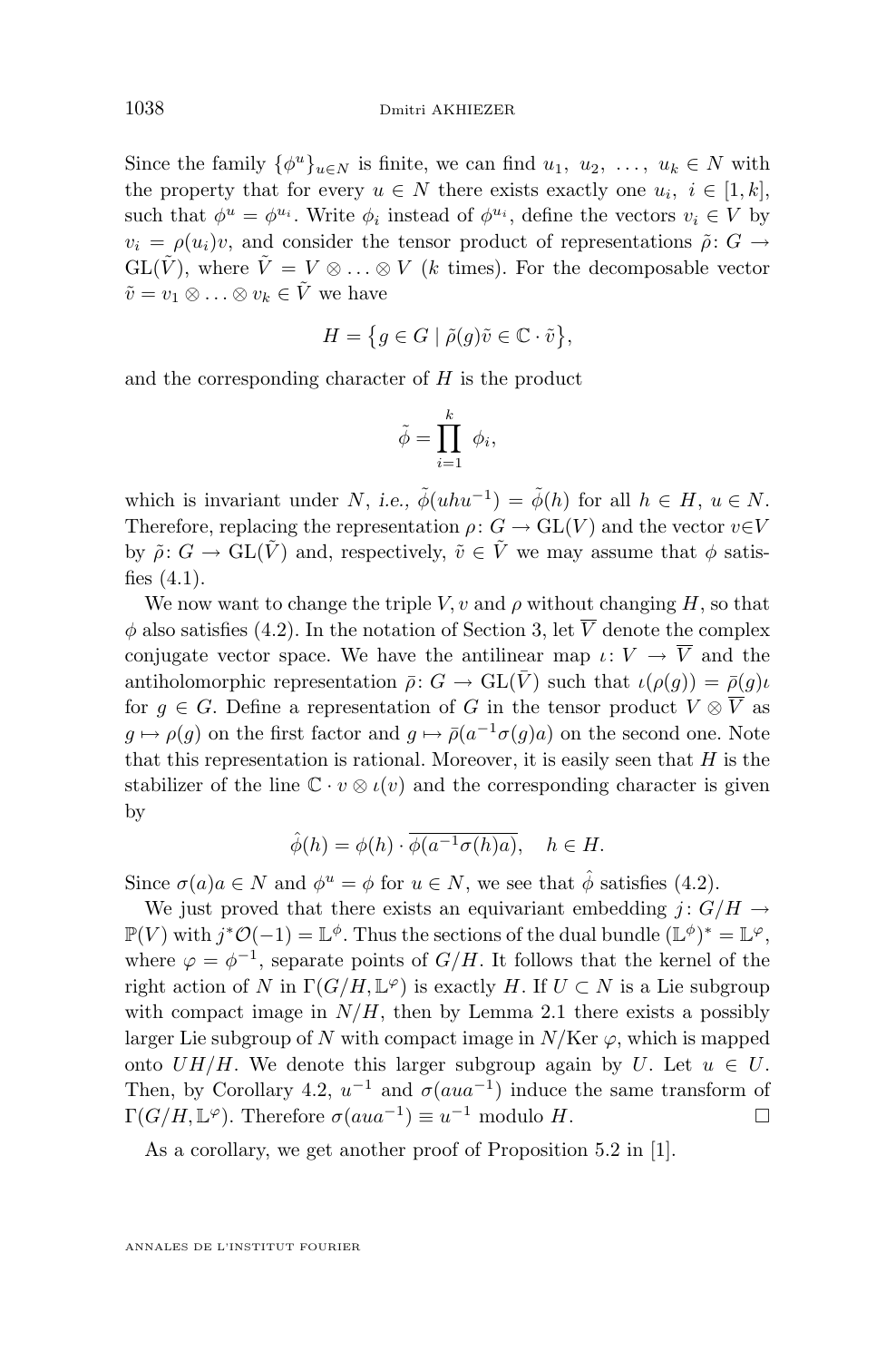<span id="page-11-0"></span>COROLLARY 4.4 (see [\[1\]](#page-13-0), Proposition 5.2). — Let  $H \subset G$  be a reductive *spherical subgroup invariant under a Weyl involution* θ*. Then* θ *acts as the inversion on the abelian group* N/H*.*

*Proof.* — Take  $\Delta = \{e, \theta\}$  in Lemma [2.2](#page-5-0) and apply the assertion of the lemma to each of the three inclusions  $\{e\} \subset H \subset N \subset G$ , moving from the left to the right. Then we get  $\theta$ -stable maximal compact subgroups in  $H, N$  and  $G$  together with similar inclusions. In other words, there is a  $\theta$ -stable maximal compact subgroup  $K \subset G$ , such that  $K \cap H$  and  $K \cap N$ are maximal compact subgroups in H and, respectively, in N. Let  $\tau$  be the Cartan involution of G with  $G^{\tau} = K$ . Clearly,  $\theta \tau = \tau \theta$ . Since  $\tau$  fixes pointwise the maximal compact subgroups  $K \cap H$  and  $K \cap N$  of the reductive groups H and N, it follows that  $\tau(H) = H$  and  $\tau(N) = N$ . Thus  $\tau$  acts on  $N/H$ . Note that  $N/H$  is a reductive algebraic group and  $(K\cap N)/(K\cap H)$  is a maximal compact subgroup of  $N/H$ . By Theorem [4.3](#page-9-0) the product  $\sigma = \tau \theta$ and therefore also  $\theta$  acts as the inversion on  $(K \cap N)/(K \cap H)$ , showing that the latter group is abelian. (Of course, it follows that  $N/H$  is abelian, but this fact is known in a more general setting; see [\[4\]](#page-13-0)). Since  $\theta$  is an algebraic automorphism,  $\theta$  acts as the inversion on the whole group  $N/H$ .

#### **5. Proof of Theorem [1.2](#page-2-0)**

First of all, we reduce the statement to the algebraic case. Namely, by Theorem 2 in  $[2]$ , X can be embedded as a K-invariant domain into an affine spherical  $K^{\mathbb{C}}$ -variety which we denote by  $X^{\mathbb{C}}$ . Moreover, if  $G = K^{\mathbb{C}}$ and  $i: X \hookrightarrow X^{\mathbb{C}}$  is the embedding then  $G \cdot i(X) = X^{\mathbb{C}}$ . Hence  $X^{\mathbb{C}}$  is non-singular. Assuming that the theorem is proved for  $X^{\mathbb{C}}$ , we get a  $\theta$ equivariant antiholomorphic involution  $\mu: X^{\mathbb{C}} \to X^{\mathbb{C}}$ . Since the variety  $X^{\mathbb{C}}$  is spherical, its Fréchet algebra  $\mathcal{O}(X)$  is a multiplicity free K−module. Thus, by Theorem [4.1](#page-7-0) in [\[3\]](#page-13-0), we have  $\mu(x) \in Kx$  for all  $x \in X^{\mathbb{C}}$ . It follows that  $\mu(i(X)) = i(X)$ , and so the required involution of X is obtained from  $\mu$ by restriction.

From now on we assume that  $X$  is a smooth affine spherical variety of G. Since  $\mathbb{C}[X]^G = \mathbb{C}$ , a well-known application of Luna's Slice Theorem displays X as a vector bundle. Namely,  $X = G \times_H V$ , where H is a reductive subgroup of G and V is an  $H$ -module; see [\[8\]](#page-13-0), Cor. 2, p. 98. Moreover, since X is a spherical variety, it follows that  $H$  is a reductive spherical subgroup in G and V is a spherical H-module; see [\[7\]](#page-13-0), Corollary 2.2.

It suffices to prove our theorem for some maximal compact subgroup  $K \subset G$  and for some Weyl involution  $\theta$  of G satisfying  $\theta(K) = K$ . Let L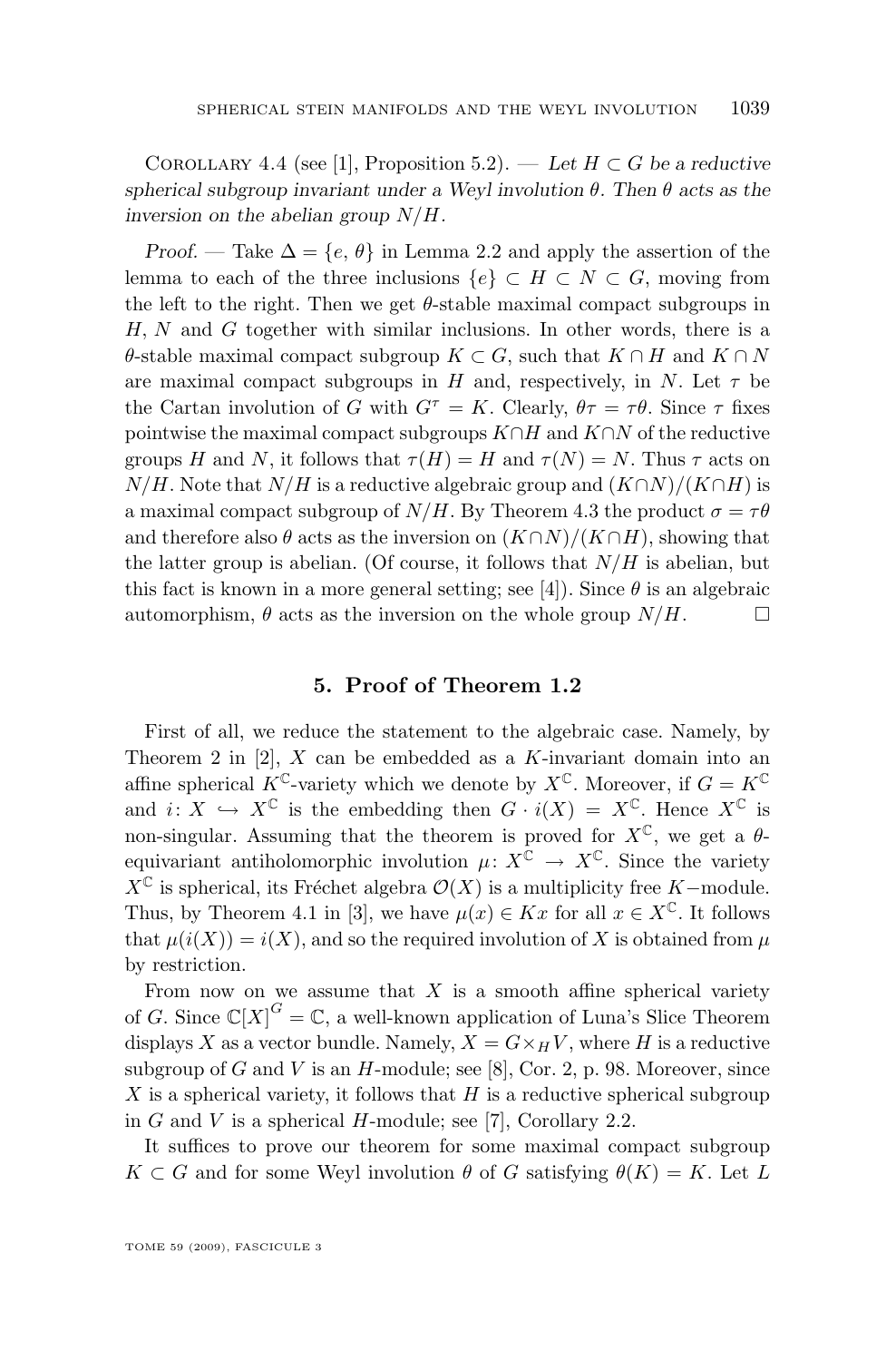be a maximal compact subgroup of H contained in K. According to [\[1\]](#page-13-0), Prop. 5.14, we can find a Weyl involution  $\theta$  of G so that K and L are  $\theta$ -invariant and  $\theta$  induces a Weyl involution of K and  $L^{\circ}$ . Then, of course,  $\theta(H) = H$  and  $\theta|_{H^{\circ}}$  is a Weyl involution of  $H^{\circ}$ . Moreover, if  $\tau: G \to G$  is the Cartan involution with  $G^{\tau} = K$  then  $\tau \theta = \theta \tau$ . We will use our standard notation  $\sigma = \tau \theta$ .

By Theorem [3.1](#page-5-0) there exists an antilinear involution  $\nu: V \to V$ , such that  $\nu(lv) = \theta(l)\nu(v)$  for  $v \in V$  and  $l \in L^{\circ}$ . Since  $L^{\circ}$  is a maximal compact subgroup of the connected reductive group  $H^{\circ}$ , it follows that  $\nu(hv) =$  $\sigma(h)\nu(v)$  for  $h \in H^{\circ}$ ,  $v \in V$ . Indeed, if v is fixed then this equality holds for all  $h \in L^{\circ}$ . But  $L^{\circ}$  is a maximal totally real submanifold in  $H^{\circ}$ , and so the above equality holds also on  $H^{\circ}$ . We claim that in fact

(\*) 
$$
\nu(hv) = \sigma(h)\,\nu(v) \quad \text{for all} \quad v \in V, h \in H.
$$

*Proof of* (\*). — Take a vector  $v_0 \in V$  such that the orbit  $Gv_0$  is open in X. Then the orbit  $Hv_0$  is open in V. Let  $U = G_{v_0} = H_{v_0}$  be the isotropy subgroup at  $v_0$ . Put  $v_1 = \nu(v_0)$ . Then  $\nu(hv_0) = \sigma(h)v_1$  for  $h \in H^{\circ}$ , hence  $\nu(H°v_0) = H°v_1$ . But the open orbit  $Hv_0 \subset V$  is connected. Thus  $H°$  acts on this orbit transitively, *i.e.*,  $Hv_0 = H<sup>o</sup>v_0$ . Since the orbit  $H<sup>o</sup>v_1$  is also open, we have  $H^{\circ}v_0 = H^{\circ}v_1$  by the uniqueness of an open orbit. Therefore  $v_1 = av_0$ , where  $a \in H^{\circ}$ .

Since  $U \subset H$ , the intersection  $U \cap H^{\circ}$  has finite index in U. Thus  $G/(U \cap$  $H^{\circ}$ ) is a spherical variety together with  $G/U$ . The equality  $v_1 = av_0$  shows that the isotropy subgroup of  $v_1$  in  $H^{\circ}$  is  $a(U \cap H^{\circ})a^{-1}$ . On the other hand,  $\nu$  is  $\sigma$ -equivariant with respect to the connected group  $H^{\circ}$ . From this it follows that  $a(U \cap H^{\circ})a^{-1} = \sigma(U \cap H^{\circ})$ . We now apply Theorem [4.3](#page-9-0) to the pair  $U \cap H^{\circ} \subset G$  and to the subgroup U normalizing  $U \cap H^{\circ}$ . The quotient  $U/(U \cap H^{\circ})$  is finite, and so we obtain  $\sigma(U) = aUa^{-1}$ .

Since  $H^{\circ}$  acts transitively on  $Hv_0$ , we have  $H = H^{\circ} \cdot U$ . For any  $h \in H$ write  $h = h'u$  with  $h' \in H^{\circ}$ ,  $u \in U$ . Then

$$
\nu(hv_0) = \nu(h'uv_0) = \nu(h'v_0) = \sigma(h')v_1
$$

and, on the other hand,

$$
\sigma(h)v_1 = \sigma(h')\sigma(u)v_1 = \sigma(h')au'a^{-1}v_1 = \sigma(h')v_1,
$$

where  $\sigma(u) = au'a^{-1}$  and  $u' \in U$ . These computations show that  $\nu(hv_0) =$  $\sigma(h)v_1$  for any  $h \in H$ . Replacing h by hh' where  $h' \in H^{\circ}$ , we get  $\nu(hh'v_0) =$  $\sigma(hh')v_1 = \sigma(h)\sigma(h')v_1 = \sigma(h)\nu(h'v_0)$ . Hence  $\nu(hv) = \sigma(h)\nu(v)$  where  $v = h'v_0$  is any vector from the open orbit in V. Since the open orbit is dense, this completes the proof of (∗).